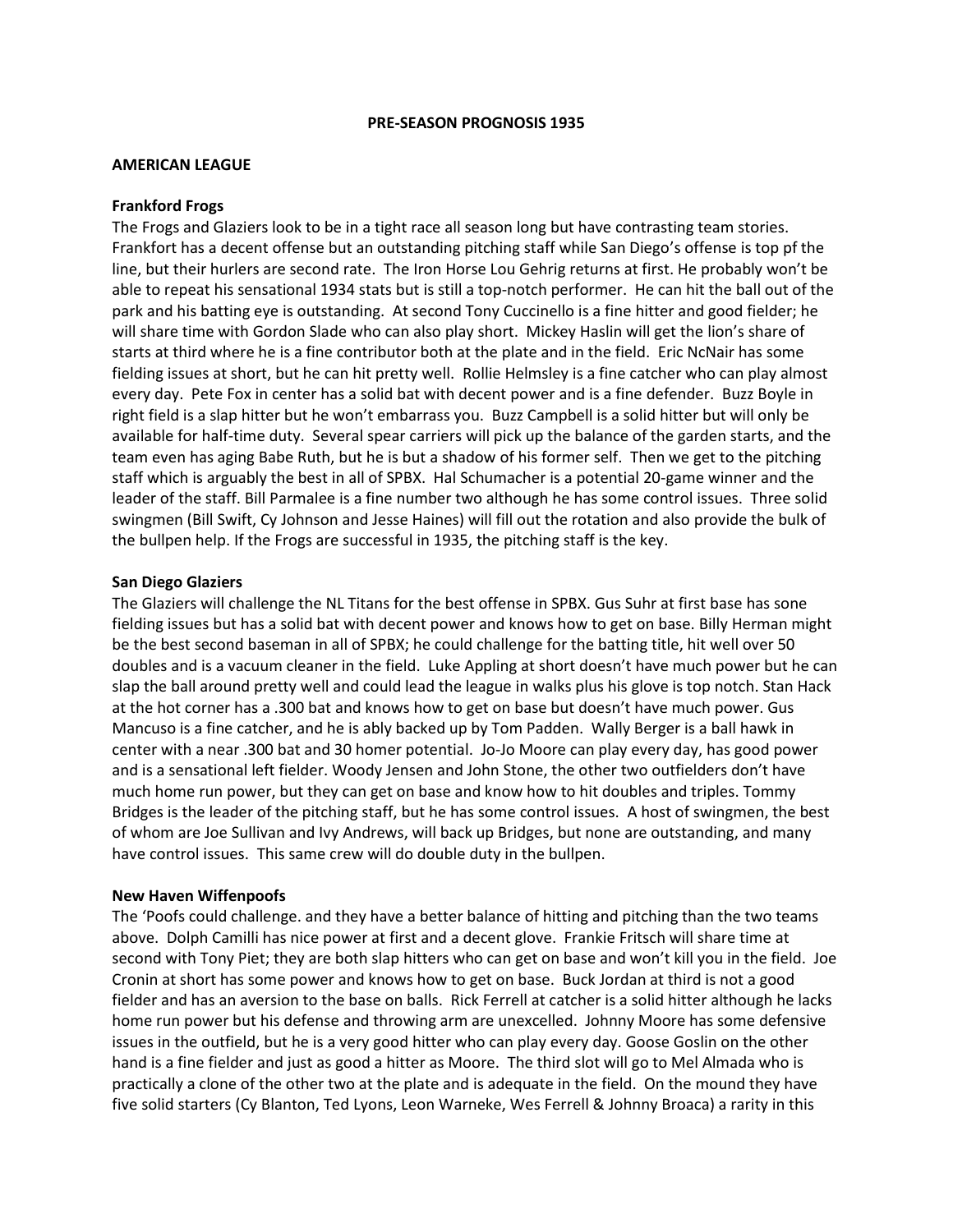league. Any semblance of a bullpen will have to come when these guys aren't starting as there isn't much else.

## **New York Mutuals**

The defending WS champs will have to overachieve to repeat but it's not impossible. On the other hand, they might find it hard to beat out the Colonels for fourth place. Ripper Collins is a solid hitter at first with very goof power. Oscar Melilo at second can field with the best of them but his bat is average at best; he'll be spelled by Billy Sullivan who also plays third. Lonny Frey and Billy Myers both can do the job at short. Odell Hale at third is a good hitter and adequate fielder with decent power. Gabby Hartnet is a very good catcher and probably the best hitter on the team, but he'll be limited to about 120 games; his replacement is Charley Berry who is below average. Switch hitting Augie Galan can play everyday in left field and combines a superior bat with a fine batting eye and a good glove. Babe Herman, another outfielder, has only one flaw, he can only play about 120 games. Tommy Thompson and several decent part-timers will fill out the garden slots. Lefty Gomez and Carl Hubbell are the top starters, and both can do the job. Jim Weaver and General Crowder will fill out the rest of the rotation along with several mediocre swingmen. The bullpen will be catch as catch can.

## **Louisville Colonels**

Louisville is essentially tied with New York in my elaborate formula and might even fight for the pennant if a lot of things break their way. Jim Bottomley who is well below average at the plate with no power and a lousy fielder will split time at first with Spud Davis who is a much better hitter but horrible fielder. Davis might also get some time behind the plate. Lou Chiozza will get most of the starts at second base where he is decent with both the bat and the glove. Billy Jurges at short doesn't hit or walk much but he can field. Third baseman Pepper Martin (the Wild Horse of the Osage) is a fine hitter who can also steal a base but has some defensive issues. Mark Koenig can fill in at second, short and third. Harry Danning, the aforementioned Spud Davis and Eddie Phillips will share time behind the plate. Ducky Medwick and Mel Ott are both full time outfielders with very good power (practically the only power hitters on the squad) and they both can also field very well. Ben Chapman who has good doubles if not home run power will get most the starts at the third OF slot. Schoolboy Rowe is the leader of the pitching staff, and he isn't bad. Swingmen Bill Hallihan and Mark Hollingsworth are the next best starters. The balance of the rotation will be filled by several decent but not outstanding swingmen. Chief Hoggset is an OK fulltime reliever. but he has control issues.

## **Schenectady Blue Sox**

A major falloff when you get to the last two slots and the only thing the Blue Sox and Strudels will compete for is staying out of the cellar. However, Schenectady will need to seriously under achieve or the Strudels overachieve for the Blue Sox to fall to seventh place. However, Schenectady's pitching staff is right up there with the NL's Golden Buddhas as the worst in all of SPBX. Jimmy Foxx at first is the best hitter on the team by far as he combines a great BA, knows how to take a walk and has 40-homer potential; plus that he is a good fielder. Boze Berger, a good fielder and so-so hitter will share time at second with Tom Carey, a better hitter and just as good a fielder who will be limited in his playing time. Shortstop is a real problem as the manager will have to alternate several non-entities in order to fill up the lineup card; Berger may need to help out here. Harlon Clift is a fine hitter with a good batting eye with a decent glove and will handle third base. Bill Dickey is a good hitter and a decent receiver who will share time behind the plate with Ray Hayworth who has a cannon arm. The outfield is a grab bag with only Sam West as a full timer. West can hit, hit with power and get on base plus he is a good centerfielder. The other outfield slots will be filled with part timers, the best of whom are Lou Koenecke and Lou Finney. Watty Clark, Tom Zachary and Sam Jones are decent starters but are limited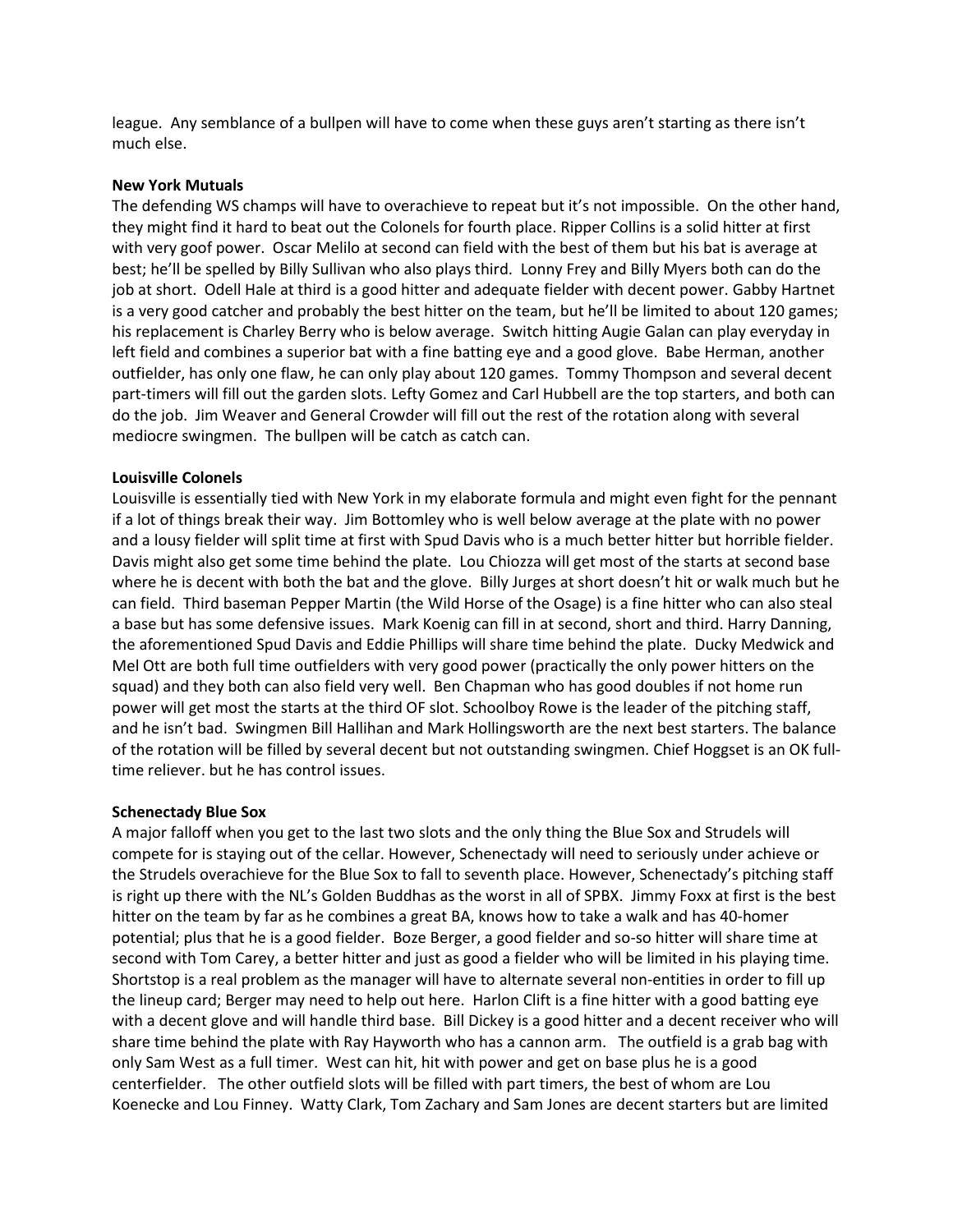in how much they can pitch, and the rest of the staff is pitiful. Running out Frank Frankhouse, Orville Jorgans and Ed Brandt for any appreciable number of starts is a recipe for disaster. No discernable bullpen exists.

## **West Baden Strudels**

The West Baden offense is woeful, probably the worst in all of SPBX and the pitching staff just a bit better than the Blue Sox, so escaping the cellar will be a major accomplishment. The team could easily finish last in homers and might not have a double figure dinger player on the roster. Phil Cavaretta at first has some power, probably the best on the team and he can field adequately but doesn't know how to take a walk. Rabbit Warstler is a great fielder at second but won't contribute much at the plate. Tommy Thevenow will get the most starts at short, but his bat is punchless. Johnny Burnett who is a better fielder, but an even worst hitter will back up Thevenow. Lew Riggs is the third baseman, and his bat is good in the context of this team and his glove is adequate. Jimmy Dykes is available to fill in at first, second and third. A three headed monster of Al Spohrer, Ray Mueller and Shanty Hogan will handle the catching duties. Hogan is a decent hitter but terrible fielder and is limited in his playing time. The outfield is a vast wasteland of banjo hitters and part timers, the best of whom are Vern Washington and Henie Manush. Lefty Grove could be a 20-game winner on a better team but could easily be a 20-game loser on this club. The starting corps falls off very fast after him with Ray Benge and George Earnshaw the best of a bad lot. Then we get to the likes of Sugar Cain who will have a hard time finding the plate enroute to a string of lousy starts. Vic Sorrell and Zack Wilson are OK relievers, but both have trouble with control and are limited in playing time.

#### **NATIONAL LEAGUE**

#### **Detroit Titans**

Detroit is clearly the class of the NL and favorites for the pennant, but the Dodgers and Gassers may have something to say about that. As mentioned above, they have a great attack, and the pitching staff is first rate. Bill Terry at first doesn't have the home run power you would like from this position, but he will hit a lot of doubles and could have a BA over .340. Tony Lazzeri at second has more power than you would expect from a middle infielder, knows how to take a walk and is an adequate fielder. Arky Vaugn, the incumbent shortstop could flirt with a .400 BA and .500 OBA plus he possesses good power and can field his position well. Pinky Higgins will hold down the hot corner; he is a fine hitter with good power but has some defensive issues. Cookie Lavagetto, a decent hitter can fill in at second and third. Ernie (The Schnozz) Lombardi doesn't walk much but makes up for it with a great BA and decent power. He'll get the most starts at catcher and is backed up by Sammy Holbrook. Hank Leiber is another sensational hitter with good power but has some defensive issues in the outfield. Hal Lee lacks power but can smack the ball around very well and is a solid fielder at another outfield slot. Terry Moore is a great ball hawk in centerfield who has doubles if not hone run power. Danny Taylor can fill in as needed in the garden; his offense is also top notch. Larry French and Bill Lee are the leaders of the pitching staff, and both have 20-game potential. Swingmen Charley Root, Waite Hoyt and Whitey Wilshire will fill out the rotation. Dutch Leonard who has excellent control will be the top man in the bullpen along with the swingmen. The Titans will be tough to beat.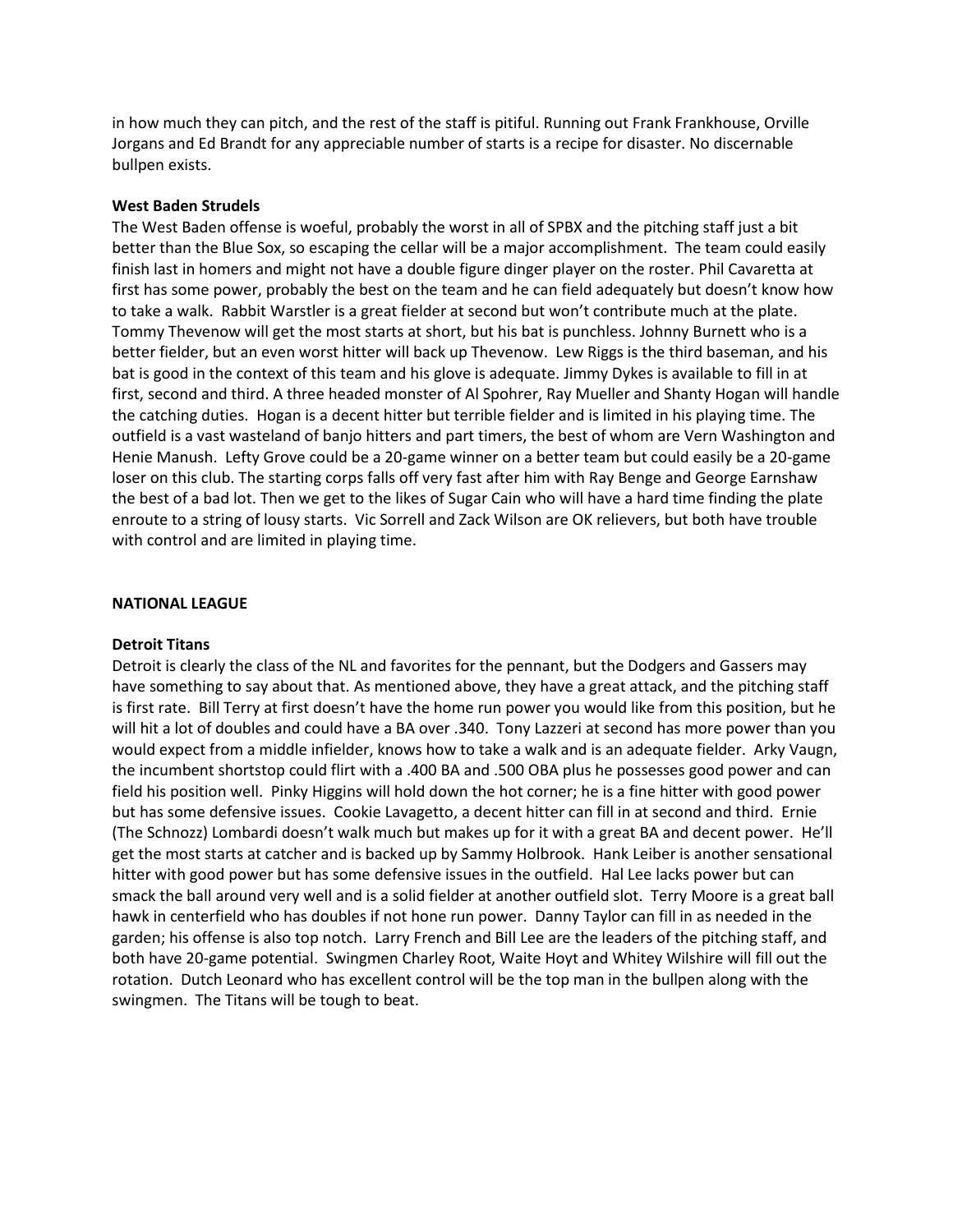## **Brooklyn Dodgers**

The team had a change of ownership and a name change as they were previously the Las Vegas Knights, the reigning NL champs. They could repeat but it will be tough as they'll have to both overcome the Titans and fight off the Gassers. Hal Trotsky at first has good power and can field his position well. Alex Kampouris can play every day at second but has an aversion to the base on balls but is an acceptable defender. Billy Rogell is a wizard with the glove at short and can slap the ball around pretty well. At third the team has Cecil Travis who doesn't have much home run power, but he can hit .300 and is a great fielder. Bill DeLancey and Frankie Pytlack will share tie behind the plate; both are decent hitters with good throwing arms. Doc Cramer in center field is a top-notch fielder who has good doubles power and is capable of hitting .330. George Selkirk and Earl Averill will get most of the remaining outfield starts and both are top notch, but room must be found for Gee Walker who can play all three outfield slots. Dizzy Dean, Mel Harder and Paul Derringer will start well over 100 games between them, and all have 20-game potential. Van Lingo Mungo and Willis Hudlin will round out the rotation and both are fine hurlers. Ed Heusser and Eldon Auker will man a top-notch bullpen.

## **Borger Gassers**

The Gassers offense is slightly better than the Dodgers and the pitching staff a little worse. Both will fight for second place and maybe even the pennant all year long. First sacker Hank Greenberg can do it all; hit for average with great power, get on base and field his position very well. Buddy Myer at second can play every day, hit close to .350 and can take a walk plus he is an excellent fielder. Frankie Crosetti and Billy Urbanski will share time at short; Frankie is a better hitter and fielder but will be limited to less than 100 games. Jim Bucher, who can also play second will share time at third with Travis Jackson. Both are good hitters, but Bucher is the superior defender. Babe Phelps, Billy Campbell and Jimmie Wilson will share time behind the plate; Phelps is by far the best hitter, but he has some defensive issues, and his playing time will be limited. In the outfield the top player is Joe Vosmik who has great doubles and triples, if not home run power and might hit .350 plus he is a solid defender. Bob Johnson is another outfielder who can play every day, has a good batting eye and can also field his position well. George Watkins will claim the third slot and he is no slouch with the bat or glove. The team doesn't have the individual quality of the Dodger's starters, but they do have depth. John Whitehead is the best of the lot, and he is backed up by several good swingmen. Al Smith who has great control is a solid reliever.

# **Fairfax Atlantics**

Another ownership change and the former Kenosha Kingfish are now the Fairfax Atlantics. A big falloff after the top three and the rest of the league will be scrambling with any of them possible for fourth through seventh place. First base is the abode of Jack Burns who is an above average hitter but lacking home run power with average defense. Charlie Gehringer is a star quality second baseman who can do it all including fielding his position flawlessly. Dick Bartell is a serviceable shortstop with some power and decent defense. The third baseman is Johnny Vergas who can field well but not hit much. Al Lopez and Paul Richards which when I look into my crystal ball were both future successful managers will share time at catcher. Neither has any power but they are both good defensively. Roy Johnson is a full-time outfielder who is a decent hitter without home run power who knows how to get on base but is a liability in the field. Lloyd (Little Poison) Waner is good defensively in center and can hit .300 but avoids the base on balls like the plague. He can hit doubles and triples but not homers. Switch hitter Ival Goodman has some power and can field while the balance of outfield starts will go to Earl Combs and Jack Rothrock both of whom are banjo hitters. Red Ruffing is the leader of the staff and good enough to be in the rotation of any other team in the league. Johnny Allen, Roy Henshaw and Vern Kennedy are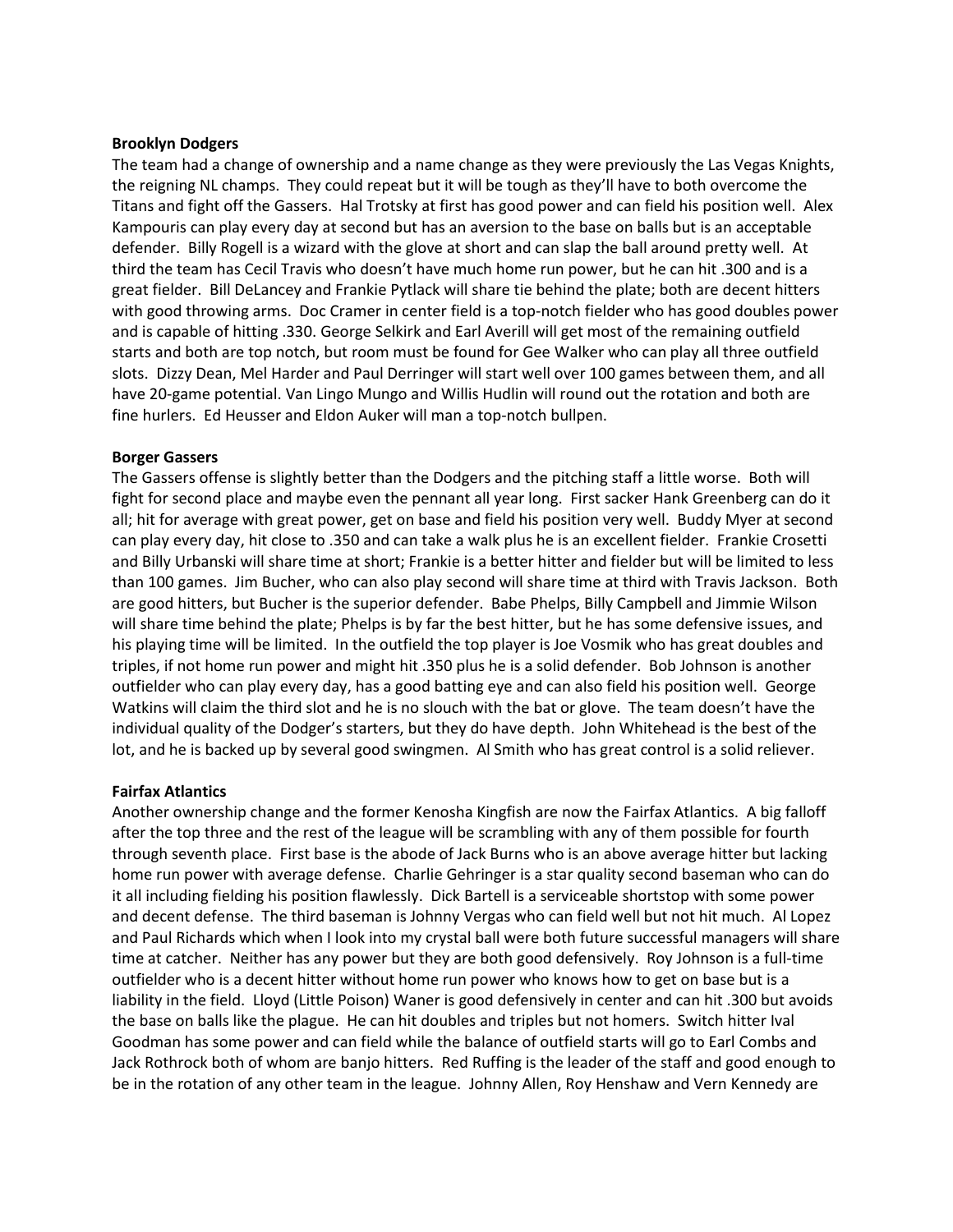the next best starters, but quality falls off after that group. The bullpen is not strong, and the starters will need to pull double duty.

## **Montreal Golden Buddhas**

Another ownership change as the former Albany Empires acquires a very colorful moniker. A decent attack will be held back by what may be the worst itching staff in SPBX. Babe Dalgren holds down first base; he is a modest hitter with minimal power and a poor glove. Les Mallon and Ossie Bluege will share time at second; Mallon is a better hitter and fielder but neither has much pop in their bats. Bill Knickerbocker at short can hit some doubles if not homers and has a .300 bat while his defense is well above average. Red Rolfe at third can hit and field while his defense is adequate. Charley Gelbert and Chile Gomez are infield spares. Catcher Mickey Cochrane is a very good hitter and fielder and could draw 100 walks but will be limited to only 120 or so games. His backup is Tommy Heath. Moose Saltes can play every day in the outfield and has good power and an excellent glove but is a bit wary of waiting on a walk. Jake Powell is close to Saltes with the bat but not as good on defense. Al Simmons has some decent power and can field pretty well. Randy More and Carl Reynolds will fill out the garden starts. Red Lucas has pin-point control and has the best stats on the pitching staff, but he'll be limited in how many games he can start. Bill Walker and Slick Castleman are decent starts, but the quality falls off pretty fast after that trio. Rube Walberg can start a handful of games, but he might be better used as a reliever. The lower portion of the staff is very grim.

## **San Francisco Seals**

The Seals won 97 games last year and were in the pennant race deep into September, but this is another year. The pitching staff has almost completely disintegrated, and the attack is much weaker. A last place finish is not out of the question but with a few breaks they could move up a notch or two. Sam Leslie returns at first and he is a solid hitter but without hone run power. Second base is a grab bag with no one capable of starting more than 80-90 games. The people the manager will need to shuttle in and out of the lineup are all well below par. Lyn Lary at short can hit a few doubles and knows how to take a walk and won't kill you in the field. Joe Strip at third is a nice banjo hitter and can field his position but he'll be limited to less than 120 games; the balance will have to be filled with the same crew that are manning second base. Cliff Bolton is the top catcher and he's not that bad of a hitter and can field enough to not be an embarrassment. Earl Glenn is his number one backup, but his bat is punchless. Paul (Big Poison) Waner is once again the top outfielder, but his stats will be well below those of 1934. Chuck Klein is the best power hitter on the team but he'll only be able to play about 120 games. Jesse Hill, Frenchy Bordagaray and Ernie Orsatti are also available for outfield play but none of the three has any power. Paul (Daffy) Dean is far and away the ace of the staff, but he can't pitch every day. Swingman Gene Schott is next in the rotation but after him it's bombs away as the likes of Bump Hadley, Ed Linke and Si Johnson all have control issues and are guaranteed to light up the scoreboard for the other side. Jimmy DeShong is a nice reliever but how many leads will he have to protect?

# **Brunnerville Bean Brewers**

The former Lafayette Red Sox changed owners and the new owner picked a colorful moniker. Their hitting attack is a little better than the AL Strudels, but you can argue that it doesn't beat out anyone else. Zeke Bonura at first is probably the team's best hitter with some decent power and an acceptable glove. Burgess Whitehead at second can field but doesn't hit much. He'll be backed up by several nonentities. Leo the Lip Durocher is the starter at short; he has a little power and doesn't walk much but he can field. Pinky Whitney will get the majority of starts at third and he is barely adequate with both the bat and glove. Max Bishop and Skeeter Newsome are available as infield spares. Luke Sewell and Al Todd will share time at catcher, and both are decent hitters. Ethan Allen (of the Green Mountain